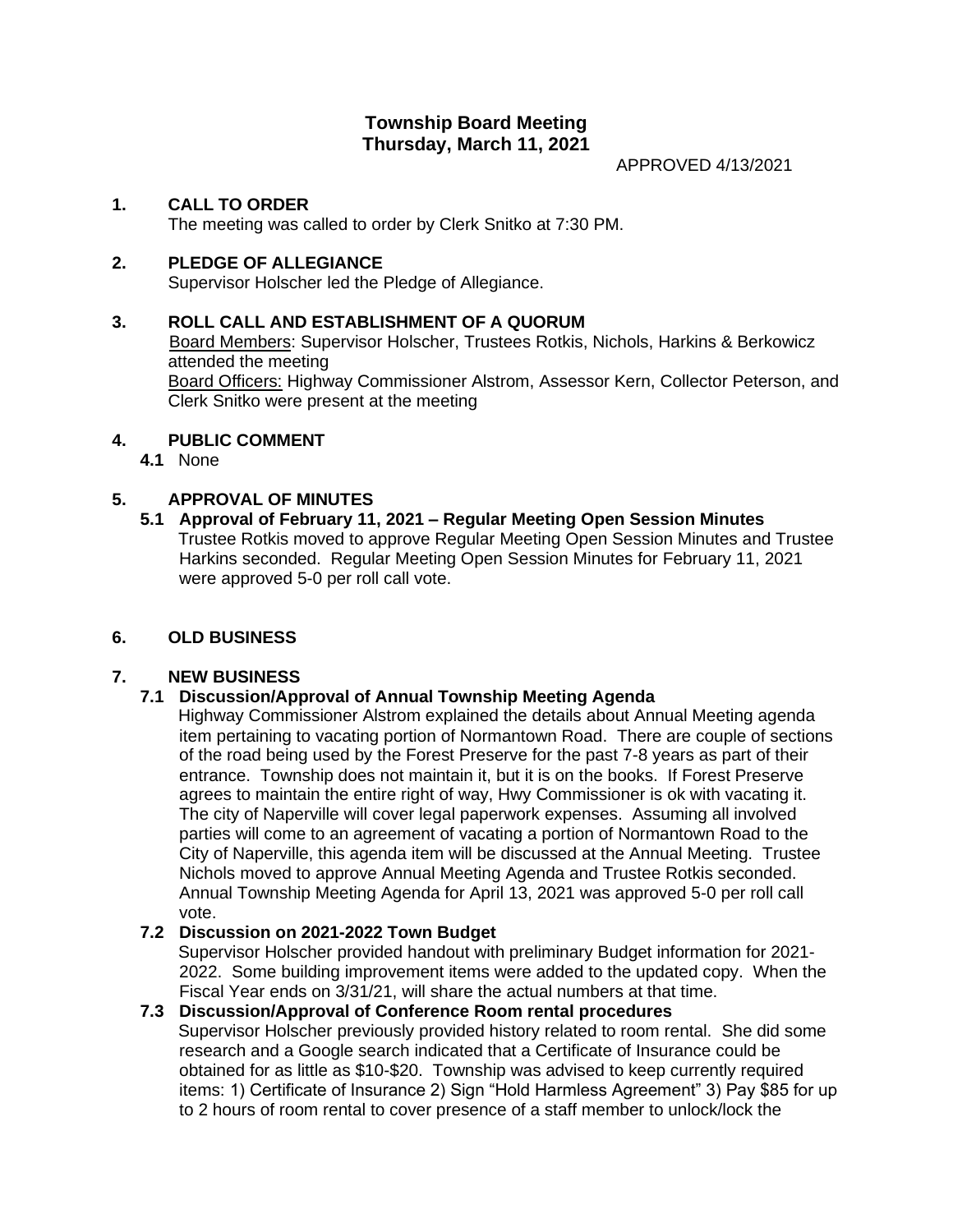building. Trustee Rotkis also contacted her insurance company to inquire about pricing. Her insurer offered a personalized insurance for a year rather than a policy for individual rentals. Looking back at the historical information, Township room was rented twice in the past few years. Board members continued discussion and asked questions. Trustee Nichols moved to keep current Conference Room rental procedure in place and Trustee Rotkis seconded. Conference Room rental procedure was approved 5-0 per roll call vote.

#### **7.4 Discussion of Resolution to support Law Enforcement** Trustee Nichols stated that the bill [HB3653] had already passed so it was a moot point. No further discussion and no action taken. Item closed.

## **7.5 Discussion/Approval of Pace Contract**

 Supervisor Holscher provided information related to Pace partnership of 4 townships. Ride DuPage program serves senior people & those needing ride to work. This program initiated in 2009 & Wheatland Township joined it in 2011. Back in 2014, there were over 900 people signed up for it. Over the years, it went down to more than half and went up again. There are over 1,000 riders now. Wheatland paid 11.4% in 2019 and 9.83% in 2020; the last go around for the Township was \$48,098. Trustee Berkowicz moved to approve Pace Contract and Trustee Rotkis seconded. Pace Contract was approved 5-0 per roll call vote.

**7.6 Discussion on Annual Township Meeting accommodations (discussed after 7.1)** Supervisor Holscher shared her thoughts regarding room capacity limitations and went over the number of attendees at previous meetings. After a short discussion, the Board agreed to make meeting accommodations in the garage in case there is an influx of people at the meeting.

### **8. APPROVAL OF BILLS AND CLAIMS**

**8.1 Approval of 2/12/2021-3/11/2021 Town and Road District Fund Bills & Claims:** Trustee Rotkis moved to approve the Town, Park, Assessor, Road & Bridge, Special Hard Road and Cemetery Funds bills and Trustee Harkins seconded. Bills in the amount of \$148,930.13 were approved 5-0 per roll call vote.

# **9. REPORTS**

### **9.1 SUPERVISOR (DEB HOLSCHER)**

- Have a candidate for Summer intern position. Need help carrying for Park, Cemetery & Township grounds

- Second exterior entrance door got installed and can be used now
- Carpet tiles for the conference room in the back have been ordered
- Landscaping done last year held well over the winter and it looks very good

- Talked with Tina Baird from Plainfield Public Library. She is a local historian and working on renaming a park on 127<sup>th</sup> St. (Northwest Community Park). She is looking for some historical designation for that park.

- Will County Food Assistance Grant Program: Township can designate an organization to participate in this program. Supervisor selected Green Harvest Food Pantry and provided their information to the Will County. If they meet all the required criteria, they will receive \$10K grant from the County to help assist with their charitable work.

- More valves broke in the utility room and water damaged the wall. Need to come up with some more permanent solution

- Roof leakage took place again and did some damage to the Assessor's office. Mr. Jeff Kohl provided help with de-icing so that roofers could get there to fix this problem.